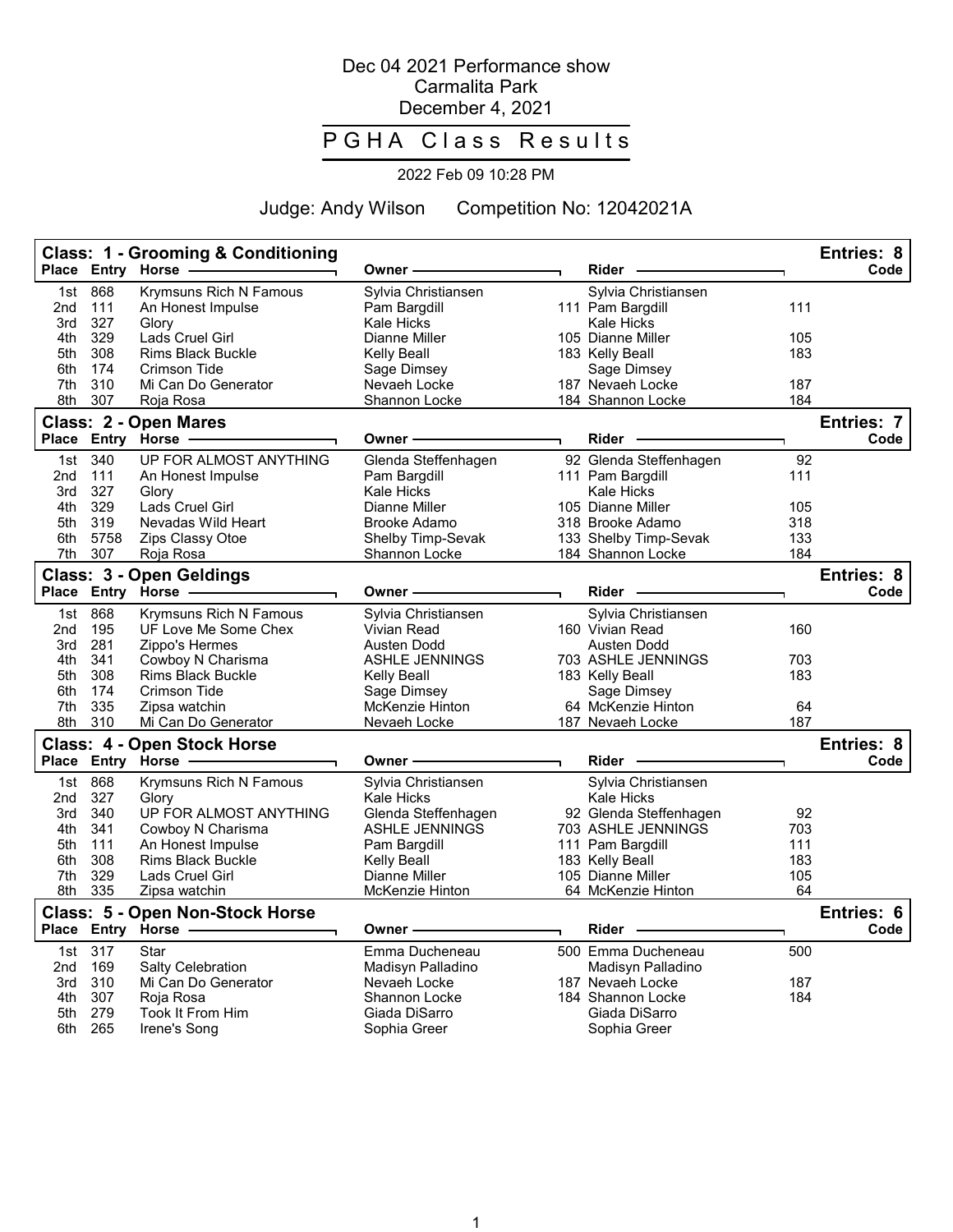|                   |                           | <b>Class: 6 - Performance Horse Halter</b><br>Place Entry Horse -                                                                                                                                                                                                          | Owner —                                                                                                                                                                                                                        | Rider –                                                     |            | Entries: 8<br>Code |
|-------------------|---------------------------|----------------------------------------------------------------------------------------------------------------------------------------------------------------------------------------------------------------------------------------------------------------------------|--------------------------------------------------------------------------------------------------------------------------------------------------------------------------------------------------------------------------------|-------------------------------------------------------------|------------|--------------------|
| 2nd               | 1st 868<br>340            | Krymsuns Rich N Famous<br>UP FOR ALMOST ANYTHING                                                                                                                                                                                                                           | Sylvia Christiansen<br>Glenda Steffenhagen                                                                                                                                                                                     | Sylvia Christiansen<br>92 Glenda Steffenhagen               | 92         |                    |
| 3rd<br>4th<br>5th | 327<br>111<br>341         | Glory<br>An Honest Impulse<br>Cowboy N Charisma                                                                                                                                                                                                                            | Kale Hicks<br>Pam Bargdill<br><b>ASHLE JENNINGS</b>                                                                                                                                                                            | Kale Hicks<br>111 Pam Bargdill<br>703 ASHLE JENNINGS        | 111<br>703 |                    |
| 6th               | 308                       | <b>Rims Black Buckle</b>                                                                                                                                                                                                                                                   | Kelly Beall                                                                                                                                                                                                                    | 183 Kelly Beall                                             | 183        |                    |
| 7th               | 307                       | Roja Rosa                                                                                                                                                                                                                                                                  | Shannon Locke                                                                                                                                                                                                                  | 184 Shannon Locke                                           | 184        |                    |
|                   | 8th 329                   | Lads Cruel Girl                                                                                                                                                                                                                                                            | Dianne Miller                                                                                                                                                                                                                  | 105 Dianne Miller                                           | 105        |                    |
|                   |                           | Class: 7 - Mini Horse/Pony<br>Place Entry Horse - The Manuscript                                                                                                                                                                                                           | Owner —                                                                                                                                                                                                                        | Rider -                                                     |            | Entries: 1<br>Code |
|                   | 1st 307                   | Roja Rosa                                                                                                                                                                                                                                                                  | Shannon Locke <b>Shannon</b>                                                                                                                                                                                                   | 184 Shannon Locke                                           | 184        |                    |
|                   |                           | <b>Class: 8 - Color Class</b><br>Place Entry Horse - The Management of the Management of the Management of the Management of the Management of                                                                                                                             | Owner —                                                                                                                                                                                                                        | $Rider$ —                                                   |            | Entries: 4<br>Code |
|                   | 1st 308                   | <b>Rims Black Buckle</b>                                                                                                                                                                                                                                                   | Kelly Beall                                                                                                                                                                                                                    | 183 Kelly Beall                                             | 183        |                    |
|                   | 2nd 327                   | Glory                                                                                                                                                                                                                                                                      | Kale Hicks                                                                                                                                                                                                                     | Kale Hicks                                                  |            |                    |
| 3rd               | 340                       | UP FOR ALMOST ANYTHING                                                                                                                                                                                                                                                     | Glenda Steffenhagen                                                                                                                                                                                                            | 92 Glenda Steffenhagen                                      | 92         |                    |
|                   | 4th 281                   | Zippo's Hermes                                                                                                                                                                                                                                                             | Austen Dodd<br><u>Letter</u>                                                                                                                                                                                                   | Austen Dodd                                                 |            |                    |
|                   |                           | <b>Class: 9 - Grand &amp; Reserve Halter</b>                                                                                                                                                                                                                               |                                                                                                                                                                                                                                |                                                             |            | Entries: 3<br>Code |
|                   |                           | Place Entry Horse - The Management of the Management of the Management of the Management of the Management of                                                                                                                                                              | Owner —                                                                                                                                                                                                                        | Rider –                                                     |            |                    |
|                   | 1st 868<br>2nd 340<br>327 | Krymsuns Rich N Famous<br>UP FOR ALMOST ANYTHING<br>Glory                                                                                                                                                                                                                  | Sylvia Christiansen<br>Glenda Steffenhagen<br>Kale Hicks                                                                                                                                                                       | Sylvia Christiansen<br>92 Glenda Steffenhagen<br>Kale Hicks | 92         |                    |
|                   |                           | Class: 10 - Walk Showmanship 10 & under                                                                                                                                                                                                                                    |                                                                                                                                                                                                                                |                                                             |            | Entries: 1         |
|                   |                           | Place Entry Rider - 2008                                                                                                                                                                                                                                                   | Horse - The Management of the Management of the Management of the Management of the Management of the Management of the Management of the Management of the Management of the Management of the Management of the Management o | Owner —                                                     |            | Code               |
|                   | 1st 888                   | Khaleesi Fasano                                                                                                                                                                                                                                                            | Irrisistably Famous                                                                                                                                                                                                            | Khaleesi Fasano                                             |            |                    |
|                   |                           | Class: 11 - Beginner Youth W/T Showmanship                                                                                                                                                                                                                                 |                                                                                                                                                                                                                                |                                                             |            | Entries: 1         |
|                   |                           | Place Entry Rider - and the control of the state of the state of the state of the state of the state of the state of the state of the state of the state of the state of the state of the state of the state of the state of t                                             | Horse - The Contract of the Contract of the Contract of the Contract of the Contract of the Contract of the Contract of the Contract of the Contract of the Contract of the Contract of the Contract of the Contract of the Co | Owner ———————                                               |            | Code               |
|                   | 1st 319                   | Brooke Adamo                                                                                                                                                                                                                                                               | 318 Nevadas Wild Heart                                                                                                                                                                                                         | Brooke Adamo                                                | 318        |                    |
|                   |                           | Class: 12 - Jr Rider Western Showmanship<br>Place Entry Rider - and the control of the state of the state of the state of the state of the state of the state of the state of the state of the state of the state of the state of the state of the state of the state of t | Horse $-$                                                                                                                                                                                                                      | Owner-                                                      |            | Entries: 8<br>Code |
|                   | 1st 344                   | Paige Klotzbach                                                                                                                                                                                                                                                            | OneGoodVerse                                                                                                                                                                                                                   | Paige Klotzbach                                             |            |                    |
| 2nd<br>3rd        | 335<br>331                | McKenzie Hinton<br>Madison Klotzbach                                                                                                                                                                                                                                       | 64 Zipsa watchin<br>Kips Dream Chaser                                                                                                                                                                                          | McKenzie Hinton<br>Madison Klotzbach                        | 64         |                    |
| 4th               | 195                       | Vivian Read                                                                                                                                                                                                                                                                | 160 UF Love Me Some Chex                                                                                                                                                                                                       | Vivian Read                                                 | 160        |                    |
| 5th               | 316                       | Lexee Zellman                                                                                                                                                                                                                                                              | 107 Koko's Little Dream                                                                                                                                                                                                        | Lexee Zellman                                               | 107        |                    |
| 6th               | 317                       | Emma Ducheneau                                                                                                                                                                                                                                                             | 500 Star                                                                                                                                                                                                                       | Emma Ducheneau                                              | 500        |                    |
|                   | 7th 310                   | Nevaeh Locke                                                                                                                                                                                                                                                               | 187 Mi Can Do Generator                                                                                                                                                                                                        | Nevaeh Locke                                                | 187        |                    |
|                   | 8th 327                   | <b>Kale Hicks</b>                                                                                                                                                                                                                                                          | Glory                                                                                                                                                                                                                          | Kale Hicks                                                  |            |                    |
|                   |                           | Class: 13 - Sr Rider Western Showmanship<br>Place Entry Rider -                                                                                                                                                                                                            | Horse -                                                                                                                                                                                                                        | Owner-                                                      |            | Entries: 7<br>Code |
|                   | 1st 868                   | Sylvia Christiansen                                                                                                                                                                                                                                                        | Krymsuns Rich N Famous                                                                                                                                                                                                         | Sylvia Christiansen                                         |            |                    |
| 2nd               | 188                       | Audra Fasano                                                                                                                                                                                                                                                               | <b>Irresistably Famous</b>                                                                                                                                                                                                     | Audra Fasano                                                |            |                    |
| 3rd               | 340                       | Glenda Steffenhagen                                                                                                                                                                                                                                                        | 92 UP FOR ALMOST ANYTHING                                                                                                                                                                                                      | Glenda Steffenhagen                                         | 92         |                    |
|                   | 4th 5758                  | Shelby Timp-Sevak                                                                                                                                                                                                                                                          | 133 Zips Classy Otoe                                                                                                                                                                                                           | Shelby Timp-Sevak                                           | 133        |                    |
| 5th               | 341                       | <b>ASHLE JENNINGS</b>                                                                                                                                                                                                                                                      | 703 Cowboy N Charisma                                                                                                                                                                                                          | <b>ASHLE JENNINGS</b>                                       | 703        |                    |
| 6th               | 111<br>7th 329            | Pam Bargdill<br>Dianne Miller                                                                                                                                                                                                                                              | 111 An Honest Impulse<br>105 Lads Cruel Girl                                                                                                                                                                                   | Pam Bargdill<br>Dianne Miller                               | 111<br>105 |                    |
|                   |                           | Class: 14 - Walk Western/English Pleasure 10 & under                                                                                                                                                                                                                       |                                                                                                                                                                                                                                |                                                             |            | Entries: 1         |
|                   |                           |                                                                                                                                                                                                                                                                            | Horse -                                                                                                                                                                                                                        | Owner —                                                     |            | Code               |
|                   | 1st 888                   | Khaleesi Fasano                                                                                                                                                                                                                                                            | <b>Irrisistably Famous</b>                                                                                                                                                                                                     | Khaleesi Fasano                                             |            |                    |
|                   |                           | Class: 15 - Walk Horsemanship/Equitation 10 & under                                                                                                                                                                                                                        |                                                                                                                                                                                                                                |                                                             |            | Entries: 1         |
|                   |                           | Place Entry Rider -<br>$\overline{\phantom{iiiiiiiiiiiiiii}}$                                                                                                                                                                                                              | Horse -                                                                                                                                                                                                                        | Owner –                                                     |            | Code               |
|                   | 1st 888                   | Khaleesi Fasano                                                                                                                                                                                                                                                            | <b>Irrisistably Famous</b>                                                                                                                                                                                                     | Khaleesi Fasano                                             |            |                    |
|                   |                           | Class: 16 - Western or English Walk/Trot Leadline 10 & under<br>Place Entry Rider _____________                                                                                                                                                                            | Horse .                                                                                                                                                                                                                        | Owner $\qquad$                                              |            | Entries: 0<br>Code |
|                   |                           |                                                                                                                                                                                                                                                                            |                                                                                                                                                                                                                                |                                                             |            |                    |
|                   |                           | Class: 17 - Western/English Walk Leadline 8 & under                                                                                                                                                                                                                        | Horse ————                                                                                                                                                                                                                     | Owner -                                                     |            | Entries: 0<br>Code |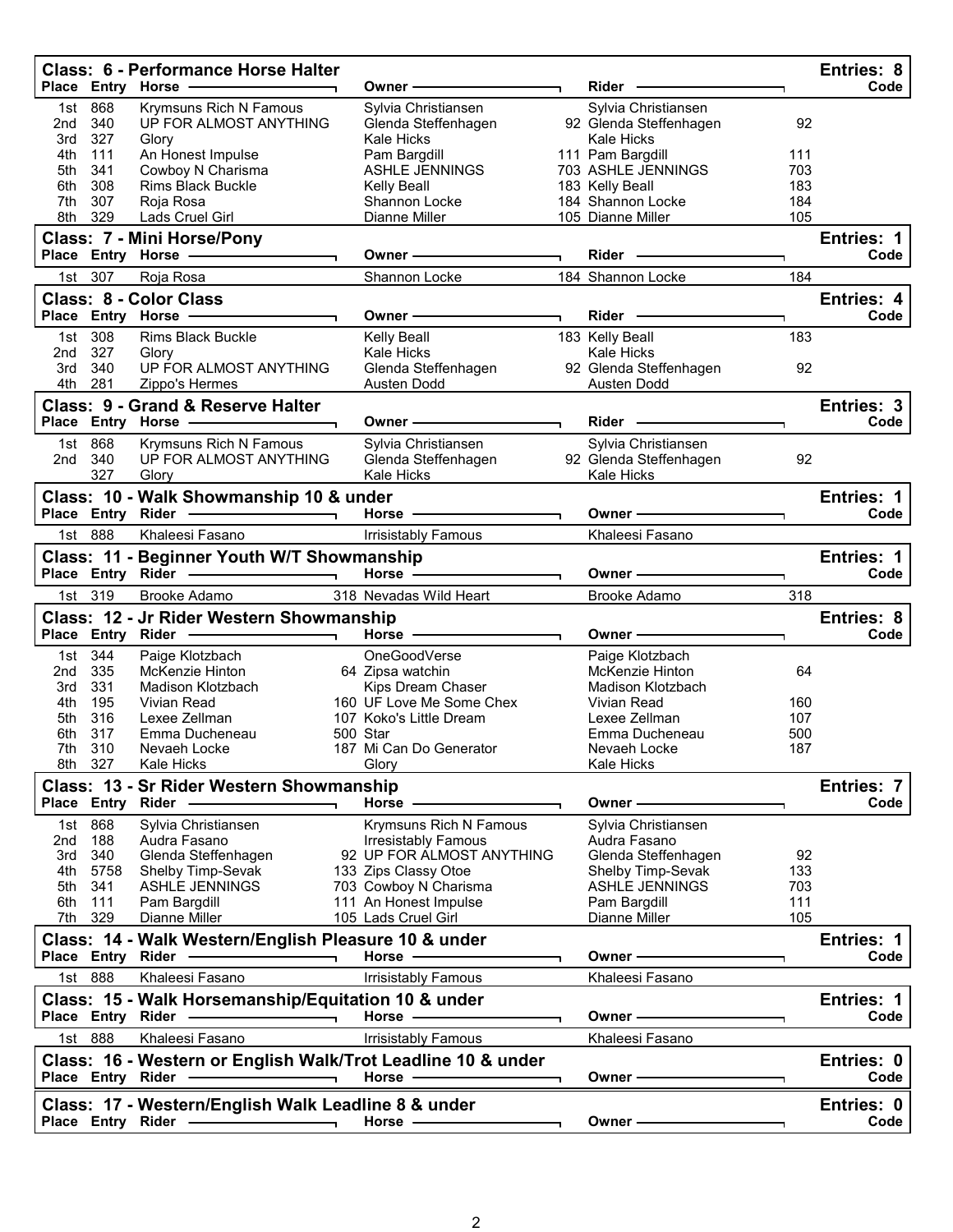|                 |             | Class: 18 - Western In-hand Trail                                 |                               |                                       |            | Entries: 8         |
|-----------------|-------------|-------------------------------------------------------------------|-------------------------------|---------------------------------------|------------|--------------------|
|                 |             | Place Entry Horse                                                 | Owner -                       | Rider -                               |            | Code               |
| 1st             | 341         | Cowboy N Charisma                                                 | <b>ASHLE JENNINGS</b>         | 703 ASHLE JENNINGS                    | 703        |                    |
| 2nd             | 111         | An Honest Impulse                                                 | Pam Bargdill                  | 111 Pam Bargdill                      | 111        |                    |
| 3rd             | 195         | UF Love Me Some Chex                                              | Vivian Read                   | 160 Vivian Read                       | 160        |                    |
| 4th             | 335         | Zipsa watchin                                                     | McKenzie Hinton               | 64 McKenzie Hinton                    | 64         |                    |
| 5th<br>6th      | 279<br>265  | Took It From Him<br>Irene's Song                                  | Giada DiSarro<br>Sophia Greer | Giada DiSarro<br>Sophia Greer         |            |                    |
| 7th             | 169         | Salty Celebration                                                 | Madisyn Palladino             | Madisyn Palladino                     |            |                    |
| 8th             | 310         | Mi Can Do Generator                                               | Nevaeh Locke                  | 187 Nevaeh Locke                      | 187        |                    |
|                 |             |                                                                   |                               |                                       |            |                    |
|                 |             | Class: 19 - West. Beginner Youth W/T Trail<br>Place Entry Horse - | Owner -                       | Rider -                               |            | Entries: 0<br>Code |
|                 |             |                                                                   |                               |                                       |            |                    |
|                 |             | Class: 20 - Western Jr Rider Walk/Trot Trail                      |                               |                                       |            | Entries: 6         |
| <b>Place</b>    |             | <b>Entry Horse</b>                                                | Owner-                        | Rider                                 |            | Code               |
| 1st.            | 312         | <b>Repeated Sensation</b>                                         | Jazmyn Aquedo                 | 247 Jazmyn Aquedo                     | 247        |                    |
| 2 <sub>nd</sub> | 195         | UF Love Me Some Chex                                              | Vivian Read                   | 160 Vivian Read                       | 160        |                    |
| 3rd             | 335         | Zipsa watchin                                                     | McKenzie Hinton               | 64 McKenzie Hinton                    | 64         |                    |
| 4th             | 331         | Kips Dream Chaser                                                 | Madison Klotzbach             | Madison Klotzbach<br>Kale Hicks       |            |                    |
| 5th<br>6th      | 327<br>310  | Glory<br>Mi Can Do Generator                                      | Kale Hicks                    |                                       | 187        |                    |
|                 |             |                                                                   | Nevaeh Locke                  | 187 Nevaeh Locke                      |            |                    |
|                 |             | Class: 21 - Western Sr Rider Walk/Trot Trail                      |                               |                                       |            | Entries: 3         |
|                 |             | Place Entry Horse                                                 | Owner -                       | Rider -                               |            | Code               |
| 1st             | 111         | An Honest Impulse                                                 | Pam Bargdill                  | 111 Pam Bargdill                      | 111        |                    |
| 2nd             | 5758        | Zips Classy Otoe                                                  | Shelby Timp-Sevak             | 133 Shelby Timp-Sevak                 | 133        |                    |
| 3rd             | 341         | Cowboy N Charisma                                                 | ASHLE JENNINGS                | 703 ASHLE JENNINGS                    | 703        |                    |
|                 |             | Class: 22 - Western Jr Rider Trail                                |                               |                                       |            | Entries: 3         |
|                 |             | Place Entry Horse                                                 | Owner -                       | <b>Rider</b>                          |            | Code               |
| 1st             | 316         | Koko's Little Dream                                               | Lexee Zellman                 | 107 Lexee Zellman                     | 107        |                    |
|                 | 344         | OneGoodVerse                                                      | Paige Klotzbach               | Paige Klotzbach                       |            |                    |
|                 |             |                                                                   |                               |                                       |            |                    |
| 2nd             |             |                                                                   |                               |                                       |            |                    |
| 3rd             | 301         | Uno                                                               | Brooke Adamo                  | 318 Brooke Adamo                      | 318        |                    |
|                 |             | Class: 23 - Western Sr Rider Trail                                |                               |                                       |            | Entries: 4         |
|                 |             | Place Entry Horse                                                 | Owner -                       | Rider                                 |            | Code               |
| 1st             | 340         | UP FOR ALMOST ANYTHING                                            | Glenda Steffenhagen           | 92 Glenda Steffenhagen                | 92         |                    |
| 2nd             | $7^{\circ}$ | Mr Go Getter                                                      | Eric Vaughn                   | Eric Vaughn                           |            |                    |
| 3rd             | 868         | Krymsuns Rich N Famous                                            | Sylvia Christiansen           | Sylvia Christiansen                   |            |                    |
| 4th             | 175         | RED HOT HIT MAN                                                   | 175 CINDY VAUGHN              | 007 CINDY VAUGHN                      | 007        |                    |
|                 |             | Class: 24 - Warm Up Walk/Trot Western Pleasure                    |                               |                                       |            | Entries: 7         |
|                 |             | Place Entry Horse                                                 | Owner -                       | Rider                                 |            | Code               |
|                 | 1st 320     | Red Hot Magic Kitty                                               | <b>KIM MONACO</b>             | <b>KIM MONACO</b>                     |            |                    |
| 2nd             | 341         | Cowboy N Charisma                                                 | <b>ASHLE JENNINGS</b>         | 703 ASHLE JENNINGS                    | 703        |                    |
| 3rd             | 318         | Spring                                                            | Jody Boudreau                 | 244 Jody Boudreau                     | 244        |                    |
| 4th             | 308         | <b>Rims Black Buckle</b>                                          | Kelly Beall                   | 183 Kelly Beall                       | 183        |                    |
| 5th             | 310         | Mi Can Do Generator                                               | Nevaeh Locke                  | 187 Nevaeh Locke                      | 187        |                    |
| 6th             | 307         | Roja Rosa                                                         | Shannon Locke                 | 184 Shannon Locke                     | 184        |                    |
| 7th             | 329         | <b>Lads Cruel Girl</b>                                            | Dianne Miller                 | 105 Dianne Miller                     | 105        |                    |
|                 |             | Class: 25 - Beginner Youth W/T Western Pleasure                   |                               |                                       |            | Entries: 1         |
|                 |             | Place Entry Horse -                                               | Owner-                        | Rider -                               |            | Code               |
| 1st             | 318         | Spring                                                            | Jody Boudreau                 | 244 Jody Boudreau                     | 244        |                    |
|                 |             |                                                                   |                               |                                       |            |                    |
|                 |             | Class: 26 - Jr Rider Walk/Trot Western Pleasure                   | Owner -                       | <b>Rider</b>                          |            | Entries: 6         |
|                 |             | Place Entry Horse                                                 |                               |                                       |            | Code               |
| 1st             | 331         | Kips Dream Chaser                                                 | Madison Klotzbach             | Madison Klotzbach                     |            |                    |
| 2nd             | 312         | <b>Repeated Sensation</b>                                         | Jazmyn Aquedo                 | 247 Jazmyn Aquedo                     | 247        |                    |
| 3rd             | 195         | UF Love Me Some Chex                                              | Vivian Read                   | 160 Vivian Read                       | 160        |                    |
| 4th             | 327         | Glory                                                             | Kale Hicks                    | <b>Kale Hicks</b>                     |            |                    |
| 5th<br>6th      | 310<br>318  | Mi Can Do Generator<br>Spring                                     | Nevaeh Locke<br>Jody Boudreau | 187 Nevaeh Locke<br>244 Jody Boudreau | 187<br>244 |                    |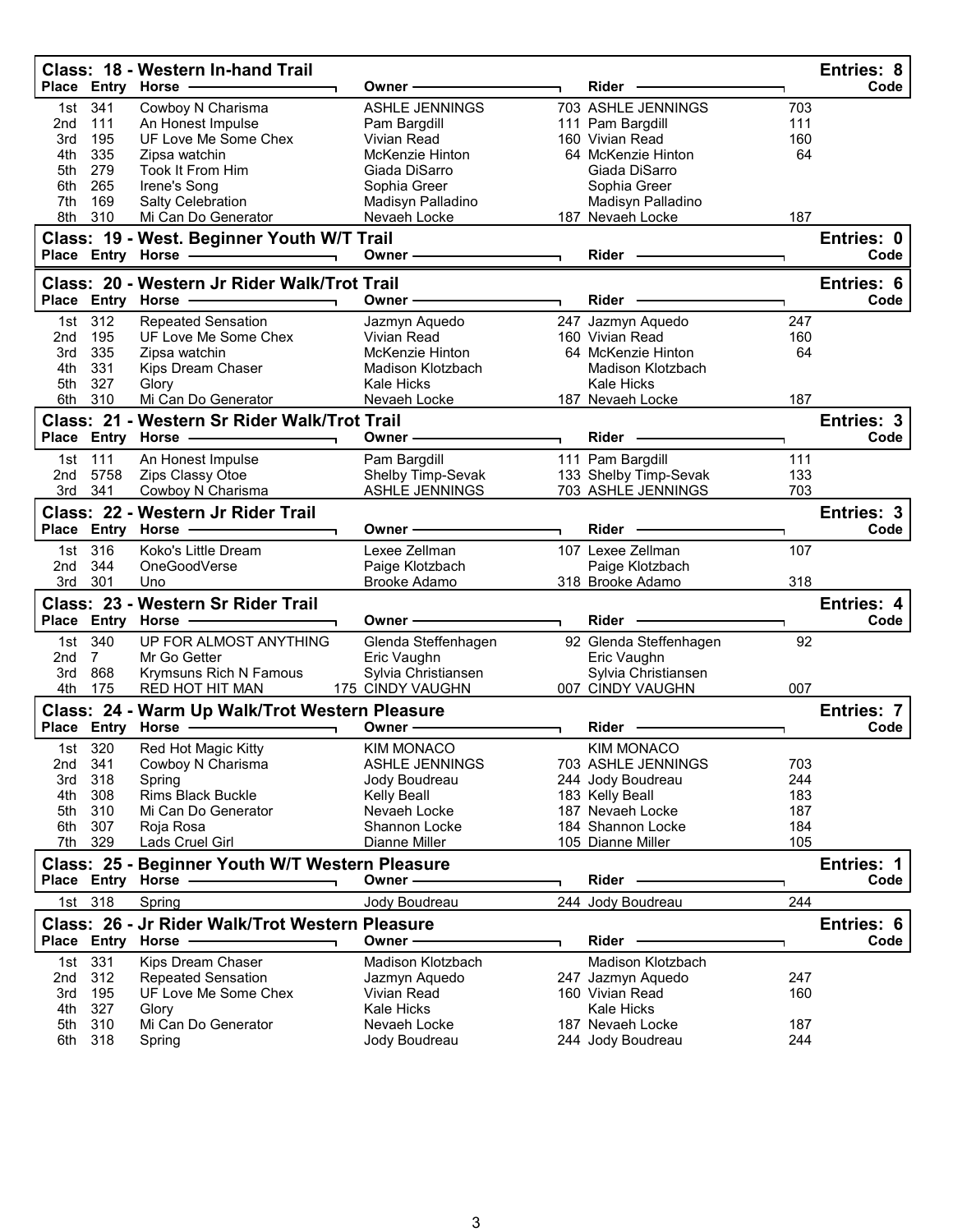|                 |                   | Class: 27 - Sr Rider Walk/Trot Western Pleasure           |                          |                                                    |                                       |            | Entries: 8<br>Code |
|-----------------|-------------------|-----------------------------------------------------------|--------------------------|----------------------------------------------------|---------------------------------------|------------|--------------------|
|                 |                   | Place Entry Horse -                                       |                          | Owner-                                             | Rider                                 |            |                    |
| 1st             | 111               | An Honest Impulse                                         |                          | Pam Bargdill                                       | 111 Pam Bargdill                      | 111        |                    |
| 2 <sub>nd</sub> | 188<br>320        | <b>Irresistably Famous</b>                                |                          | Audra Fasano                                       | Audra Fasano<br><b>KIM MONACO</b>     |            |                    |
| 3rd<br>4th      | 329               | Red Hot Magic Kitty<br>Lads Cruel Girl                    |                          | <b>KIM MONACO</b><br>Dianne Miller                 | 105 Dianne Miller                     | 105        |                    |
| 5th             | 341               | Cowboy N Charisma                                         |                          | <b>ASHLE JENNINGS</b>                              | 703 ASHLE JENNINGS                    | 703        |                    |
| 6th             | 308               | <b>Rims Black Buckle</b>                                  |                          | Kelly Beall                                        | 183 Kelly Beall                       | 183        |                    |
| 7th             | 307               | Roja Rosa                                                 |                          | Shannon Locke                                      | 184 Shannon Locke                     | 184        |                    |
| 8th             | 5758              | Zips Classy Otoe                                          |                          | Shelby Timp-Sevak                                  | 133 Shelby Timp-Sevak                 | 133        |                    |
|                 |                   | Class: 28 - Open W/T Western Discipline Rail              |                          |                                                    |                                       |            | Entries: 8         |
|                 |                   | Place Entry Horse                                         | $\overline{\phantom{0}}$ | Owner -                                            | Rider                                 |            | Code               |
| 1st             | 188               | <b>Irresistably Famous</b>                                |                          | Audra Fasano                                       | Audra Fasano                          |            |                    |
| 2 <sub>nd</sub> | 331               | Kips Dream Chaser                                         |                          | Madison Klotzbach                                  | Madison Klotzbach                     |            |                    |
| 3rd             | 111               | An Honest Impulse                                         |                          | Pam Bargdill                                       | 111 Pam Bargdill                      | 111        |                    |
| 4th             | 312               | <b>Repeated Sensation</b>                                 |                          | Jazmyn Aquedo                                      | 247 Jazmyn Aquedo                     | 247        |                    |
| 5th             | 327               | Glory                                                     |                          | <b>Kale Hicks</b>                                  | <b>Kale Hicks</b>                     |            |                    |
| 6th             | 341               | Cowboy N Charisma                                         |                          | <b>ASHLE JENNINGS</b>                              | 703 ASHLE JENNINGS                    | 703        |                    |
| 7th             | 310               | Mi Can Do Generator                                       |                          | Nevaeh Locke                                       | 187 Nevaeh Locke                      | 187        |                    |
| 8th             | 320               | Red Hot Magic Kitty                                       |                          | KIM MONACO                                         | <b>KIM MONACO</b>                     |            |                    |
|                 |                   | Class: 29 - Open Western Discipline Rail                  |                          |                                                    |                                       |            | Entries: 6         |
|                 |                   | Place Entry Horse -                                       |                          | Owner -                                            | Rider                                 |            | Code               |
| 1st             | $\overline{7}$    | Mr Go Getter                                              |                          | Eric Vaughn                                        | Eric Vaughn                           |            |                    |
| 2nd             | 175               | <b>RED HOT HIT MAN</b>                                    |                          | 175 CINDY VAUGHN                                   | 007 CINDY VAUGHN                      | 007        |                    |
| 3rd             | 868               | Krymsuns Rich N Famous                                    |                          | Sylvia Christiansen                                | Sylvia Christiansen                   |            |                    |
| 4th             | 344               | OneGoodVerse                                              |                          | Paige Klotzbach<br>Lexee Zellman                   | Paige Klotzbach                       |            |                    |
| 5th<br>6th      | 316<br>301        | Koko's Little Dream                                       |                          | Brooke Adamo                                       | 107 Lexee Zellman<br>318 Brooke Adamo | 107<br>318 |                    |
|                 |                   | Uno                                                       |                          |                                                    |                                       |            |                    |
|                 |                   | Class: 30 - Warm Up Western Pleasure<br>Place Entry Horse |                          | Owner –                                            | <b>Rider</b>                          |            | Entries: 0<br>Code |
|                 |                   |                                                           |                          |                                                    |                                       |            |                    |
|                 |                   |                                                           |                          |                                                    |                                       |            |                    |
|                 |                   | Class: 31 - Jr Rider Western Pleasure                     |                          |                                                    |                                       |            | Entries: 4         |
|                 |                   | Place Entry Horse -                                       |                          | Owner -                                            | Rider -                               |            | Code               |
| 1st             | 344               | OneGoodVerse                                              |                          | Paige Klotzbach                                    | Paige Klotzbach                       |            |                    |
| 2nd             | 316               | Koko's Little Dream                                       |                          | Lexee Zellman                                      | 107 Lexee Zellman                     | 107        |                    |
| 3rd             | 317               | Star                                                      |                          | Emma Ducheneau                                     | 500 Emma Ducheneau                    | 500        |                    |
| 4th             | 301               | Uno                                                       |                          | <b>Brooke Adamo</b>                                | 318 Brooke Adamo                      | 318        |                    |
|                 |                   | Class: 32 - Sr Rider Western Pleasure                     |                          |                                                    |                                       |            | <b>Entries: 2</b>  |
|                 | Place Entry Horse |                                                           |                          | Owner -                                            | Rider                                 |            | Code               |
| 1st $7$         |                   | Mr Go Getter                                              |                          | Eric Vaughn                                        | Eric Vaughn                           |            |                    |
|                 | 2nd 175           | RED HOT HIT MAN                                           |                          | 175 CINDY VAUGHN                                   | 007 CINDY VAUGHN                      | 007        |                    |
|                 |                   | Class: 33 - Beginner Youth W/T Western Horsemanship       |                          |                                                    |                                       |            | Entries: 1         |
|                 |                   | Place Entry Horse                                         |                          | Owner-                                             | Rider                                 |            | Code               |
| 1st             | 318               | Spring                                                    |                          | Jody Boudreau                                      | 244 Jody Boudreau                     | 244        |                    |
|                 |                   | Class: 34 - Jr Rider Walk/Trot Western Horsemanship       |                          |                                                    |                                       |            | Entries: 5         |
| <b>Place</b>    | Entry Rider       |                                                           |                          | Horse -                                            | Owner -                               |            | Code               |
| 1st             |                   | <b>Kale Hicks</b>                                         |                          |                                                    | <b>Kale Hicks</b>                     |            |                    |
| 2 <sub>nd</sub> | 327<br>312        | Jazmyn Aquedo                                             |                          | Glory                                              | Jazmyn Aquedo                         | 247        |                    |
| 3rd             | 195               | <b>Vivian Read</b>                                        |                          | 247 Repeated Sensation<br>160 UF Love Me Some Chex | Vivian Read                           | 160        |                    |
| 4th             | 318               | Jody Boudreau                                             |                          | 244 Spring                                         | Jody Boudreau                         | 244        |                    |
| 5th             | 331               | Madison Klotzbach                                         |                          | Kips Dream Chaser                                  | Madison Klotzbach                     |            |                    |
|                 |                   | Class: 35 - Sr Rider Walk/Trot Western Horsemanship       |                          |                                                    |                                       |            | Entries: 7         |
| <b>Place</b>    | Entry Rider       |                                                           |                          | Horse                                              | Owner -                               |            | Code               |
| 1st             | 188               | Audra Fasano                                              |                          | <b>Irresistably Famous</b>                         | Audra Fasano                          |            |                    |
| 2nd             | 111               | Pam Bargdill                                              |                          | 111 An Honest Impulse                              | Pam Bargdill                          | 111        |                    |
| 3rd             | 341               | <b>ASHLE JENNINGS</b>                                     |                          | 703 Cowboy N Charisma                              | <b>ASHLE JENNINGS</b>                 | 703        |                    |
| 4th             | 329               | Dianne Miller                                             |                          | 105 Lads Cruel Girl                                | Dianne Miller                         | 105        |                    |
| 5th             | 308               | <b>Kelly Beall</b>                                        |                          | 183 Rims Black Buckle                              | <b>Kelly Beall</b>                    | 183        |                    |
| 6th             | 5758<br>307       | Shelby Timp-Sevak<br>Shannon Locke                        |                          | 133 Zips Classy Otoe<br>184 Roja Rosa              | Shelby Timp-Sevak<br>Shannon Locke    | 133<br>184 |                    |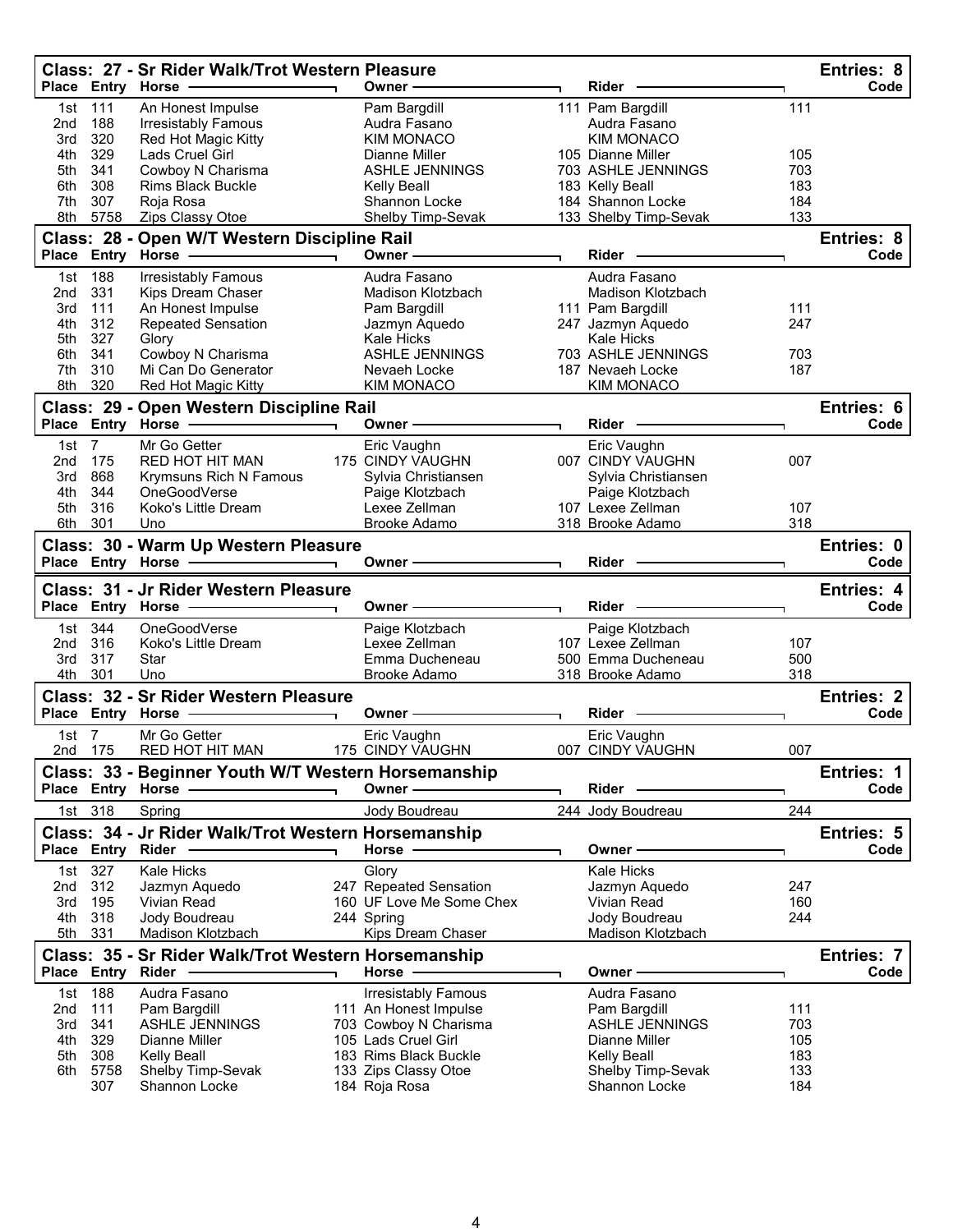|                |                    | Class: 36 - Jr Rider Western Horsemanship<br>Place Entry Rider - and the control of the state of the state of the state of the state of the state of the state of the state of the state of the state of the state of the state of the state of the state of the state of t | Horse -                                                                                                                                                                                                                        |                | Owner –                                      |            | Entries: 4<br>Code        |
|----------------|--------------------|-----------------------------------------------------------------------------------------------------------------------------------------------------------------------------------------------------------------------------------------------------------------------------|--------------------------------------------------------------------------------------------------------------------------------------------------------------------------------------------------------------------------------|----------------|----------------------------------------------|------------|---------------------------|
|                | 1st 316            | Lexee Zellman                                                                                                                                                                                                                                                               | 107 Koko's Little Dream                                                                                                                                                                                                        |                | Lexee Zellman                                | 107        |                           |
| 2nd<br>3rd     | 301<br>344         | Brooke Adamo<br>Paige Klotzbach                                                                                                                                                                                                                                             | 318 Uno<br>OneGoodVerse                                                                                                                                                                                                        |                | Brooke Adamo<br>Paige Klotzbach              | 318        |                           |
| 4th            | 317                | Emma Ducheneau                                                                                                                                                                                                                                                              | 500 Star                                                                                                                                                                                                                       |                | Emma Ducheneau                               | 500        |                           |
|                |                    | Class: 37 - Sr Rider Western Horsemanship                                                                                                                                                                                                                                   |                                                                                                                                                                                                                                |                |                                              |            | Entries: 4                |
|                |                    |                                                                                                                                                                                                                                                                             | Horse $\longrightarrow$                                                                                                                                                                                                        |                | Owner —                                      |            | Code                      |
| 1st $7$<br>2nd | 340                | Eric Vaughn<br>Glenda Steffenhagen                                                                                                                                                                                                                                          | Mr Go Getter<br>92 UP FOR ALMOST ANYTHING                                                                                                                                                                                      |                | Eric Vaughn                                  | 92         |                           |
| 3rd            | 868                | Sylvia Christiansen                                                                                                                                                                                                                                                         | Krymsuns Rich N Famous                                                                                                                                                                                                         |                | Glenda Steffenhagen<br>Sylvia Christiansen   |            |                           |
| 4th -          | 175                | <b>CINDY VAUGHN</b>                                                                                                                                                                                                                                                         | 007 RED HOT HIT MAN                                                                                                                                                                                                            |                | 175 CINDY VAUGHN                             | 007        |                           |
|                |                    | Class: 38 - Hunter-In-Hand                                                                                                                                                                                                                                                  |                                                                                                                                                                                                                                |                |                                              |            | Entries: 3                |
|                |                    | Place Entry Horse - and Discount of the Marian Place of the Marian Place of the Marian Place of the Marian Place                                                                                                                                                            | Owner-                                                                                                                                                                                                                         | $\blacksquare$ | Rider -                                      |            | Code                      |
| 2nd 317        | 1st 340            | UP FOR ALMOST ANYTHING<br>Star                                                                                                                                                                                                                                              | Glenda Steffenhagen<br>Emma Ducheneau                                                                                                                                                                                          |                | 92 Glenda Steffenhagen<br>500 Emma Ducheneau | 92<br>500  |                           |
|                | 3rd 605            | I Am Chocolate Thunder                                                                                                                                                                                                                                                      | Kamryn Davis                                                                                                                                                                                                                   |                | 381 Kamryn Davis                             | 381        |                           |
|                |                    | Class: 39 - Beginner Youth W/T English Showmanship                                                                                                                                                                                                                          |                                                                                                                                                                                                                                |                |                                              |            | Entries: 0                |
|                |                    | Place Entry Rider - and the control of the state of the state of the state of the state of the state of the state of the state of the state of the state of the state of the state of the state of the state of the state of t                                              | Horse $\longrightarrow$                                                                                                                                                                                                        |                | Owner-                                       |            | Code                      |
|                |                    | Class: 40 - Jr Rider English Showmanship                                                                                                                                                                                                                                    |                                                                                                                                                                                                                                |                |                                              |            | Entries: 3                |
|                |                    | Place Entry Rider - Flace Place                                                                                                                                                                                                                                             | Horse - The Management of the Management of the Management of the Management of the Management of the Management of the Management of the Management of the Management of the Management of the Management of the Management o |                | Owner-                                       |            | Code                      |
| 2nd            | 1st 301<br>317     | Brooke Adamo<br>Emma Ducheneau                                                                                                                                                                                                                                              | 318 Uno<br>500 Star                                                                                                                                                                                                            |                | Brooke Adamo<br>Emma Ducheneau               | 318<br>500 |                           |
|                | 3rd 605            | Kamryn Davis                                                                                                                                                                                                                                                                | 381   Am Chocolate Thunder                                                                                                                                                                                                     |                | Kamryn Davis                                 | 381        |                           |
|                |                    | Class: 41 - Sr Rider English Showmanship                                                                                                                                                                                                                                    |                                                                                                                                                                                                                                |                |                                              |            | <b>Entries: 2</b>         |
|                |                    |                                                                                                                                                                                                                                                                             | Horse $-$                                                                                                                                                                                                                      |                | Owner $-$                                    |            | Code                      |
|                | 1st 340<br>2nd 341 | Glenda Steffenhagen<br>ASHLE JENNINGS                                                                                                                                                                                                                                       | 92 UP FOR ALMOST ANYTHING<br>703 Cowboy N Charisma                                                                                                                                                                             |                | Glenda Steffenhagen<br>ASHLE JENNINGS        | 92<br>703  |                           |
|                |                    | Class: 42 - Warm Up Walk/Trot English Pleasure                                                                                                                                                                                                                              |                                                                                                                                                                                                                                |                |                                              |            | Entries: 0                |
|                |                    | Place Entry Horse - and the manufacturer of the manufacturer of the manufacturer of the manufacturer of the manufacturer of the manufacturer of the manufacturer of the manufacturer of the manufacturer of the manufacturer o                                              | Owner —                                                                                                                                                                                                                        |                | Rider -                                      |            | Code                      |
|                |                    |                                                                                                                                                                                                                                                                             |                                                                                                                                                                                                                                |                |                                              |            |                           |
|                |                    |                                                                                                                                                                                                                                                                             |                                                                                                                                                                                                                                |                |                                              |            | Entries: 0                |
|                |                    | Class: 43 - Beginner Youth W/T English Pleasure                                                                                                                                                                                                                             |                                                                                                                                                                                                                                |                | Rider —                                      |            | Code                      |
|                |                    |                                                                                                                                                                                                                                                                             |                                                                                                                                                                                                                                |                |                                              |            | Entries: 0                |
|                |                    | Class: 44 - Jr Rider Walk/Trot English Pleasure                                                                                                                                                                                                                             |                                                                                                                                                                                                                                |                |                                              |            | Code                      |
|                |                    | Class: 45 - Sr Rider Walk/Trot Englsih Pleasure                                                                                                                                                                                                                             |                                                                                                                                                                                                                                |                |                                              |            | <b>Entries: 2</b>         |
|                |                    |                                                                                                                                                                                                                                                                             | Owner -                                                                                                                                                                                                                        |                | <b>Rider</b>                                 |            | Code                      |
|                | 1st 5758           | Zips Classy Otoe                                                                                                                                                                                                                                                            | Shelby Timp-Sevak                                                                                                                                                                                                              |                | 133 Shelby Timp-Sevak                        | 133        |                           |
| 2nd 341        |                    | Cowboy N Charisma                                                                                                                                                                                                                                                           | ASHLE JENNINGS                                                                                                                                                                                                                 |                | 703 ASHLE JENNINGS                           | 703        |                           |
|                |                    | Class: 46 - Warm Up English Pleasure                                                                                                                                                                                                                                        | Horse -                                                                                                                                                                                                                        |                | Owner -                                      |            | Entries: 0<br>Code        |
|                |                    |                                                                                                                                                                                                                                                                             |                                                                                                                                                                                                                                |                |                                              |            |                           |
|                |                    | Class: 47 - Jr Rider English Pleasure<br>Place Entry Horse -                                                                                                                                                                                                                | Owner -                                                                                                                                                                                                                        |                | <b>Rider</b>                                 |            | <b>Entries: 3</b><br>Code |
| 1st            | 301                | Uno                                                                                                                                                                                                                                                                         | Brooke Adamo                                                                                                                                                                                                                   |                | 318 Brooke Adamo                             | 318        |                           |
| 2nd            | 317                | <b>Star</b>                                                                                                                                                                                                                                                                 | Emma Ducheneau                                                                                                                                                                                                                 |                | 500 Emma Ducheneau                           | 500        |                           |
| 3rd            | 605                | I Am Chocolate Thunder                                                                                                                                                                                                                                                      | Kamryn Davis                                                                                                                                                                                                                   |                | 381 Kamryn Davis                             | 381        |                           |
|                |                    | Class: 48 - Sr Rider English Pleasure<br>Place Entry Horse                                                                                                                                                                                                                  | Owner -                                                                                                                                                                                                                        |                | Rider -                                      |            | Entries: 3<br>Code        |
| 1st            | $\overline{7}$     | Mr Go Getter                                                                                                                                                                                                                                                                | Eric Vaughn                                                                                                                                                                                                                    |                | Eric Vaughn                                  |            |                           |
| 2nd            | 340                | UP FOR ALMOST ANYTHING                                                                                                                                                                                                                                                      | Glenda Steffenhagen                                                                                                                                                                                                            |                | 92 Glenda Steffenhagen                       | 92         |                           |
|                | 3rd 175            | RED HOT HIT MAN                                                                                                                                                                                                                                                             | 175 CINDY VAUGHN                                                                                                                                                                                                               |                | 007 CINDY VAUGHN                             | 007        |                           |
|                |                    | Class: 49 - Beginner Youth W/T English Equitation<br>Place Entry Horse                                                                                                                                                                                                      | Owner-                                                                                                                                                                                                                         |                | Rider -                                      |            | Entries: 0<br>Code        |
|                |                    |                                                                                                                                                                                                                                                                             |                                                                                                                                                                                                                                |                |                                              |            |                           |
|                |                    | Class: 50 - Jr Rider W/T Englsih Equitation<br>Place Entry Rider -<br>$\sim$ $\sim$ $\sim$ $\sim$ $\sim$ $\sim$ $\sim$                                                                                                                                                      | Horse $-$                                                                                                                                                                                                                      |                | Owner-                                       |            | Entries: 0<br>Code        |
|                |                    |                                                                                                                                                                                                                                                                             |                                                                                                                                                                                                                                |                |                                              |            |                           |
|                |                    | Class: 51 - Sr Rider W/T English Equitation<br>Place Entry Rider -                                                                                                                                                                                                          | Horse -                                                                                                                                                                                                                        |                | Owner                                        |            | <b>Entries: 2</b><br>Code |
| 1st l<br>2nd   | 341<br>5758        | <b>ASHLE JENNINGS</b><br>Shelby Timp-Sevak                                                                                                                                                                                                                                  | 703 Cowboy N Charisma<br>133 Zips Classy Otoe                                                                                                                                                                                  |                | <b>ASHLE JENNINGS</b><br>Shelby Timp-Sevak   | 703<br>133 |                           |